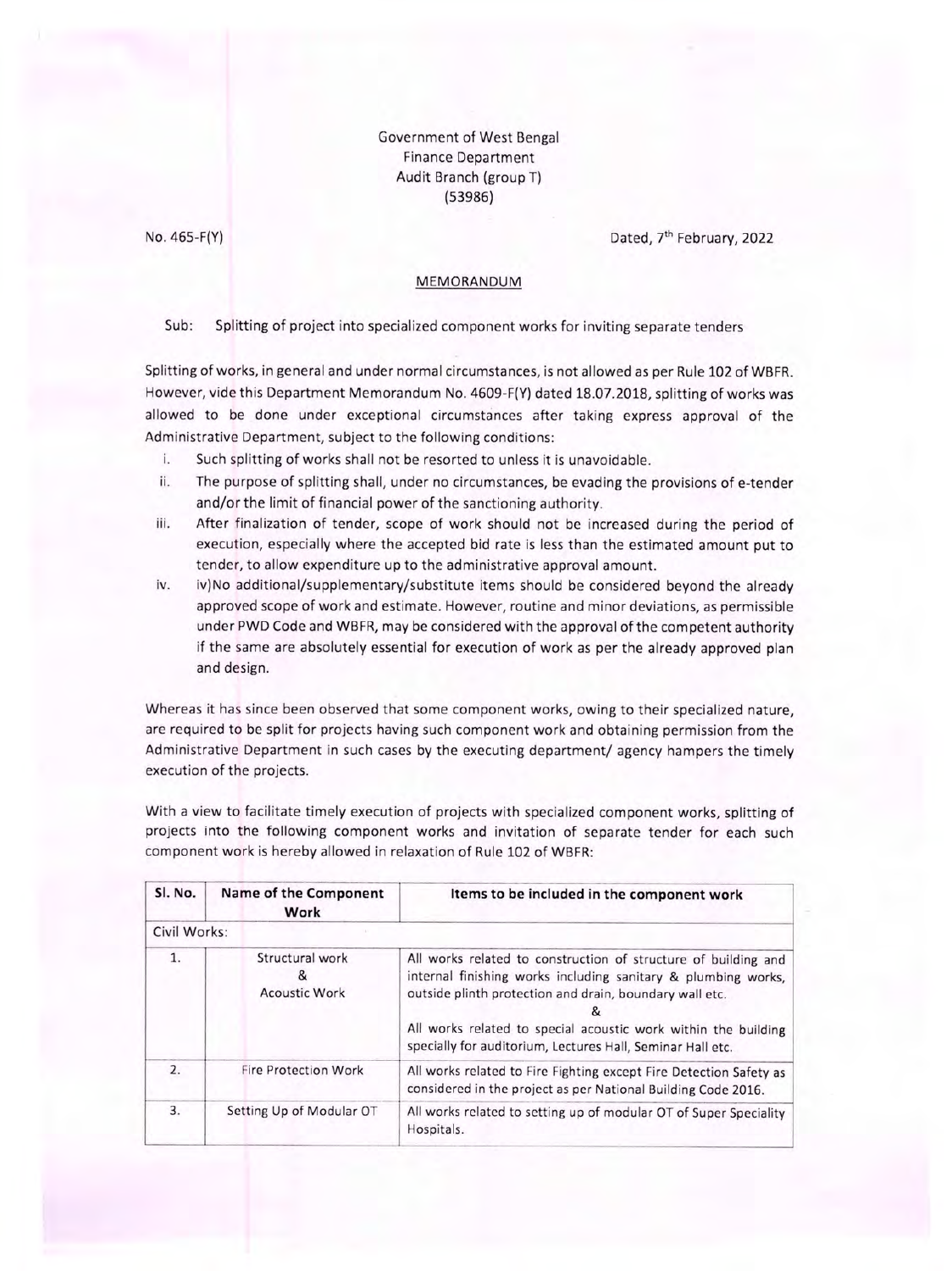| 4. | <b>STP</b>                                                                                                             | all the works related to construction of Sewerage Treatment<br>Plant for disposal of sewerage.                                                                                                                                                                                                                                                                                                                                                                                                                                                                                                                                                                                                                                                                                                                                                                                 |
|----|------------------------------------------------------------------------------------------------------------------------|--------------------------------------------------------------------------------------------------------------------------------------------------------------------------------------------------------------------------------------------------------------------------------------------------------------------------------------------------------------------------------------------------------------------------------------------------------------------------------------------------------------------------------------------------------------------------------------------------------------------------------------------------------------------------------------------------------------------------------------------------------------------------------------------------------------------------------------------------------------------------------|
|    | Electrical/IT Works:                                                                                                   |                                                                                                                                                                                                                                                                                                                                                                                                                                                                                                                                                                                                                                                                                                                                                                                                                                                                                |
| 1. | Internal Electrical Installation<br>Work<br>&<br><b>External Electrical Works</b>                                      | All electrical distribution wiring including Electrical Distribution<br>System inside the building providing power to the end utilities<br>from main panel of the building along with supply and fixing of<br>fixtures and fittings. Provision for Main Building Panel may be<br>excluded if there is provision for Sub Station in the External<br>Electrical Works. LC Installation must be included with it, all those<br>are included in the project<br>&<br>SITC of Sub-Station equipment including their interconnections,<br>interconnections between sub-station and building panels and all<br>utilities in the premises, compound illumination, all the electrical<br>work that is required for SITC of Lift, DG Set, UPS etc. and all<br>others utilities included in the project except Internal Electrical<br>Installation, all those are included in the project. |
| 2. | <b>SITC of LIFT</b>                                                                                                    | SITC of all the lifts included in the project excluding the requisite<br>electrical installation work.                                                                                                                                                                                                                                                                                                                                                                                                                                                                                                                                                                                                                                                                                                                                                                         |
| 3. | SITC of DG Set                                                                                                         | SITC of all the DG Sets included in the project excluding the<br>requisite electrical installation work and foundation work.                                                                                                                                                                                                                                                                                                                                                                                                                                                                                                                                                                                                                                                                                                                                                   |
| 4. | SITC of UPS<br>&<br>SITC of IT Infrastructure<br>System                                                                | SITC of all the UPS included in the project excluding the requisite<br>electrical installation work<br>&<br>All the IT infrastructure related system included in the project like<br>Data, Voice, Wi-fi Networking & communication System, related<br>Audio & Video system, CCTV surveillance system etc. including<br>the requisite electrical power distribution system for it.                                                                                                                                                                                                                                                                                                                                                                                                                                                                                              |
| 5. | SITC of Central Air-<br><b>Conditioning System</b><br>SITC of Unitary AC System                                        | All the Central Air-Conditioning System including VRF & other<br>duplicate systems that requires major installation work excluding<br>the requisite electrical work<br>SITC of all the Unitary RAC included in the project except the<br>requisite Electrical Work.                                                                                                                                                                                                                                                                                                                                                                                                                                                                                                                                                                                                            |
| 6. | SITC of Stage Lighting and<br>Sound System<br>8.<br><b>Building Management System</b><br>&<br><b>Solar Power Plant</b> | SITC of all the Stage Lighting System and sound system included<br>in the project except the requisite electrical work<br>SITC of all the components & accessories of BMS as considered in<br>the project except the requisite electrical work<br>&<br>SITC of all the components & accessories of SPP as considered in<br>the project except the requisite electrical work.                                                                                                                                                                                                                                                                                                                                                                                                                                                                                                   |
| 7. | Fire Detection system                                                                                                  | SITC of all the components & accessories of FDS as considered in<br>the project except the requisite electrical work.                                                                                                                                                                                                                                                                                                                                                                                                                                                                                                                                                                                                                                                                                                                                                          |

Order for splitting of work shall be issued by the executing Department after due diligence.

In case of Deposit Works, splitting of work will be decided by the executing department/administrative department of the executing agency and not by the administrative department issuing Administrative Approval and Financial Sanction.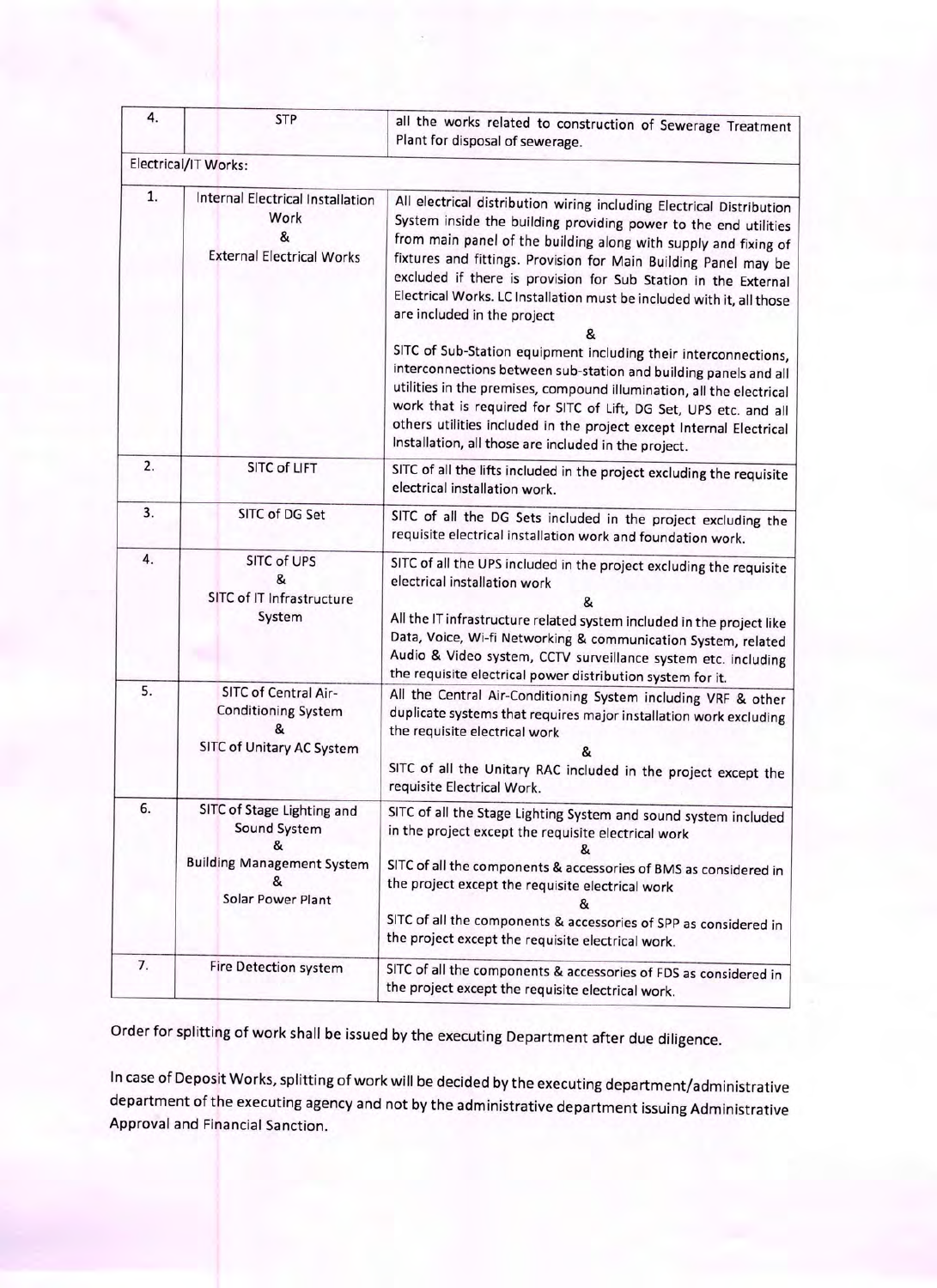Administrative Department/ Executing Department must be cautious in fixing up of defect liability for the works after completion and accordingly terms and conditions should be incorporated in the tenders.

In case of small work, different works of small volume may be amalgamated for convenience.

This order issues in supersession of this Department Memorandum No. 4609-F(X) dated 18.07.2018 and shall take immediate effect.

(Manoj Pant, 18)

Principal Secretary to the **Government of West Bengal**